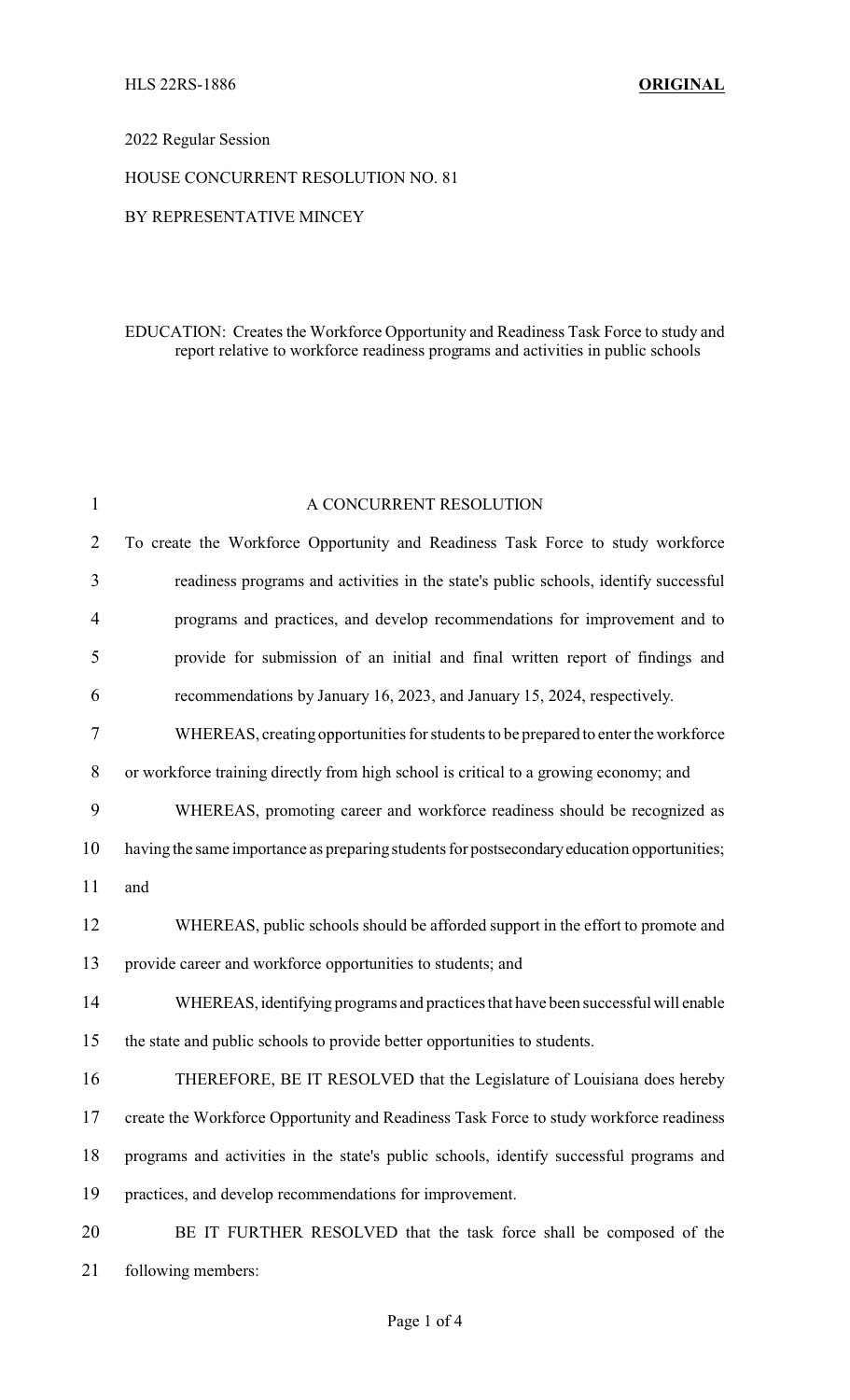```
HLS 22RS-1886 ORIGINAL
```

| $\mathbf{1}$   | (1) The speaker of the House of Representatives or his designee.                                |
|----------------|-------------------------------------------------------------------------------------------------|
| $\overline{2}$ | (2) The president of the Senate or his designee.                                                |
| 3              | (3) The president of the Louisiana Community and Technical College System.                      |
| 4              | (4) A representative of the state Department of Education designated by the state               |
| 5              | superintendent of education.                                                                    |
| 6              | (5) The president of the State Board of Elementary and Secondary Education or his               |
| 7              | designee.                                                                                       |
| 8              | (6) A representative of the Louisiana School Boards Association designated by the               |
| 9              | governing authority of the association.                                                         |
| 10             | A representative of the Louisiana Association of School Superintendents<br>(7)                  |
| 11             | designated by the governing authority of the association.                                       |
| 12             | (8) The executive director of the Louisiana Association of Public Charter Schools               |
| 13             | or his designee.                                                                                |
| 14             | (9) A designee of the governing authority of the Louisiana Association of Principals            |
| 15             | who is a career and technical education coordinator from a large district (greater than or      |
| 16             | equal to 20,000 students) with a successful career and technical education program.             |
| 17             | (10) A designee of the governing authority of the Louisiana Association of                      |
| 18             | Principals who is a career and technical education coordinator from a small district (less than |
| 19             | or equal to 3,000 students) with a successful career and technical education program.           |
| 20             | (11) A designee of the governing authority of the Louisiana Association of School               |
| 21             | Executives who is a principal from a large high school (greater than or equal to 1,500)         |
| 22             | students) with a successful career and technical education program.                             |
| 23             | (12) A designee of the governing authority of the Louisiana Association of School               |
| 24             | Executives who is a principal from a small high school (less than or equal to 200 students)     |
| 25             | with a successful career and technical education program.                                       |
| 26             | (13) The president and chief executive officer of the Council for A Better Louisiana            |
| 27             | or his designee.                                                                                |
| 28             | A representative of the Louisiana Chamber of Commerce Foundation<br>(14)                        |
| 29             | designated by the governing authority of the foundation.                                        |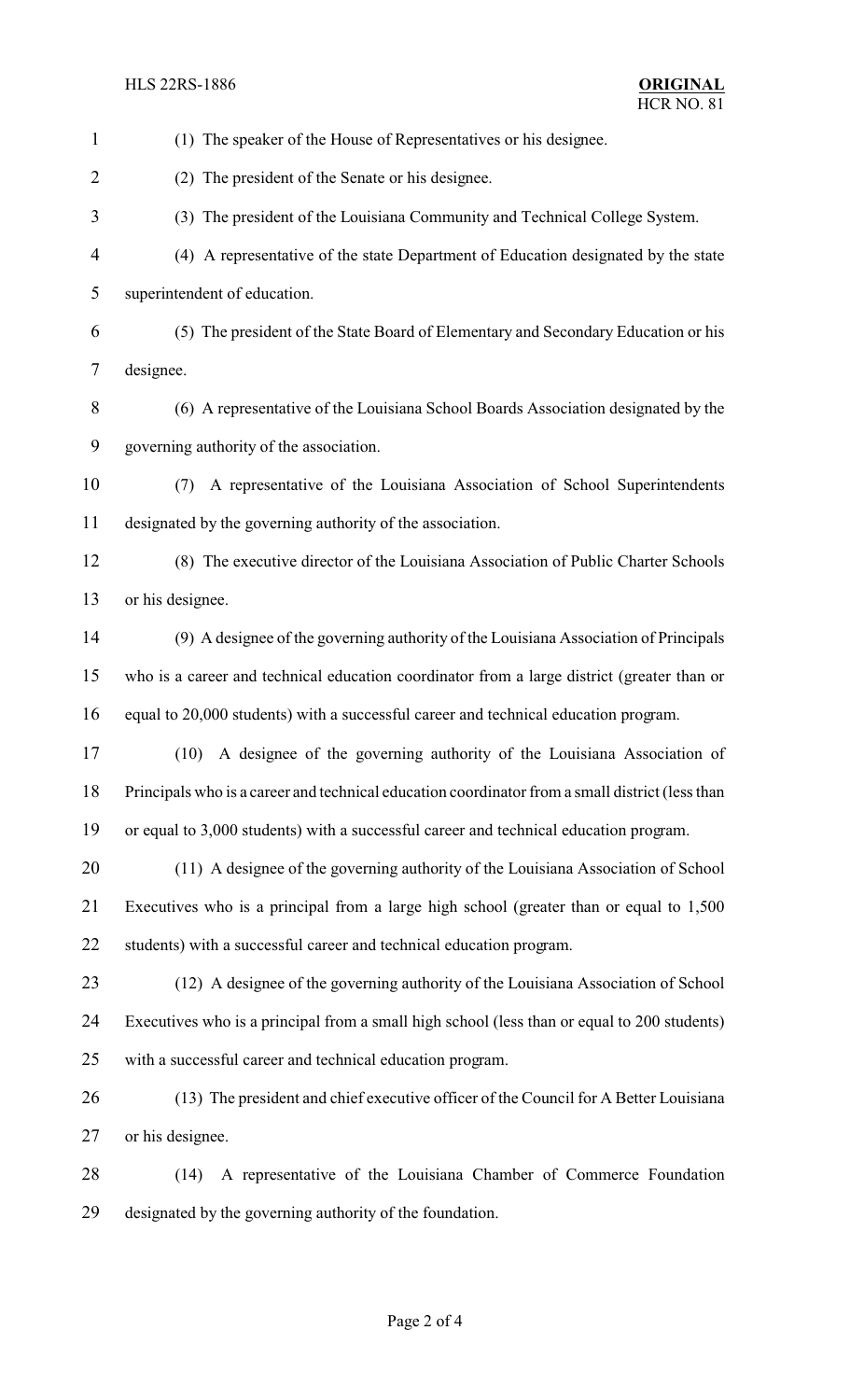| $\mathbf{1}$ | A representative of the Louisiana Economic Development Corporation<br>(15)                        |
|--------------|---------------------------------------------------------------------------------------------------|
| 2            | designated by the governing authority of the corporation.                                         |
| 3            | (16) The secretary of the Louisiana Workforce Commission or his designee.                         |
| 4            | A representative of the Louisiana Association of Business and Industry<br>(17)                    |
| 5            | designated by the governing authority of the association.                                         |
| 6            | BE IT FURTHER RESOLVED that the president of the Louisiana Community and                          |
| 7            | Technical College System (LCTCS) shall be responsible for designating LCTCS staff to              |
| 8            | assist the task force in performing its duties, shall serve as chair of the task force, and shall |
| 9            | call the first meeting of the task force, which shall be held not later than July 15, 2022, and   |
| 10           | at which time the task force shall adopt rules of procedure, a work schedule, and any             |
| 11           | additional measures that it deems necessary for the timely performance of its duties,             |
| 12           | including selection of a vice chair and other officers.                                           |
| 13           | BE IT FURTHER RESOLVED that the termination date of the task force shall be                       |
| 14           | two years after the convening of its first meeting, unless it is deemed necessary by the          |
| 15           | LCTCS president to extend the task force's operations by another year to monitor and assist       |
| 16           | with implementation of any recommendations.                                                       |
| 17           | BE IT FURTHER RESOLVED that members of the task force shall serve without                         |
| 18           | compensation.                                                                                     |
| 19           | BE IT FURTHER RESOLVED that the task force shall submit an initial written                        |
| 20           | report of findings of recommendations by January 16, 2023, and a final written report of          |
| 21           | findings and recommendations by January 15, 2024, to the governor, the state superintendent       |
| 22           | of education, the House Committee on Education, the Senate Committee on Education, the            |
| 23           | president of the State Board of Elementary and Secondary Education, and the author of this        |
| 24           | Resolution, which shall include recommendations for legislation, if any, relative to the          |
| 25           | following:                                                                                        |
| 26           | (1) Current workforce readiness programs and activities in the state's public schools,            |
| 27           | including but not limited to high school vocational education programs, dual enrollment           |
|              |                                                                                                   |

programs, and internships.